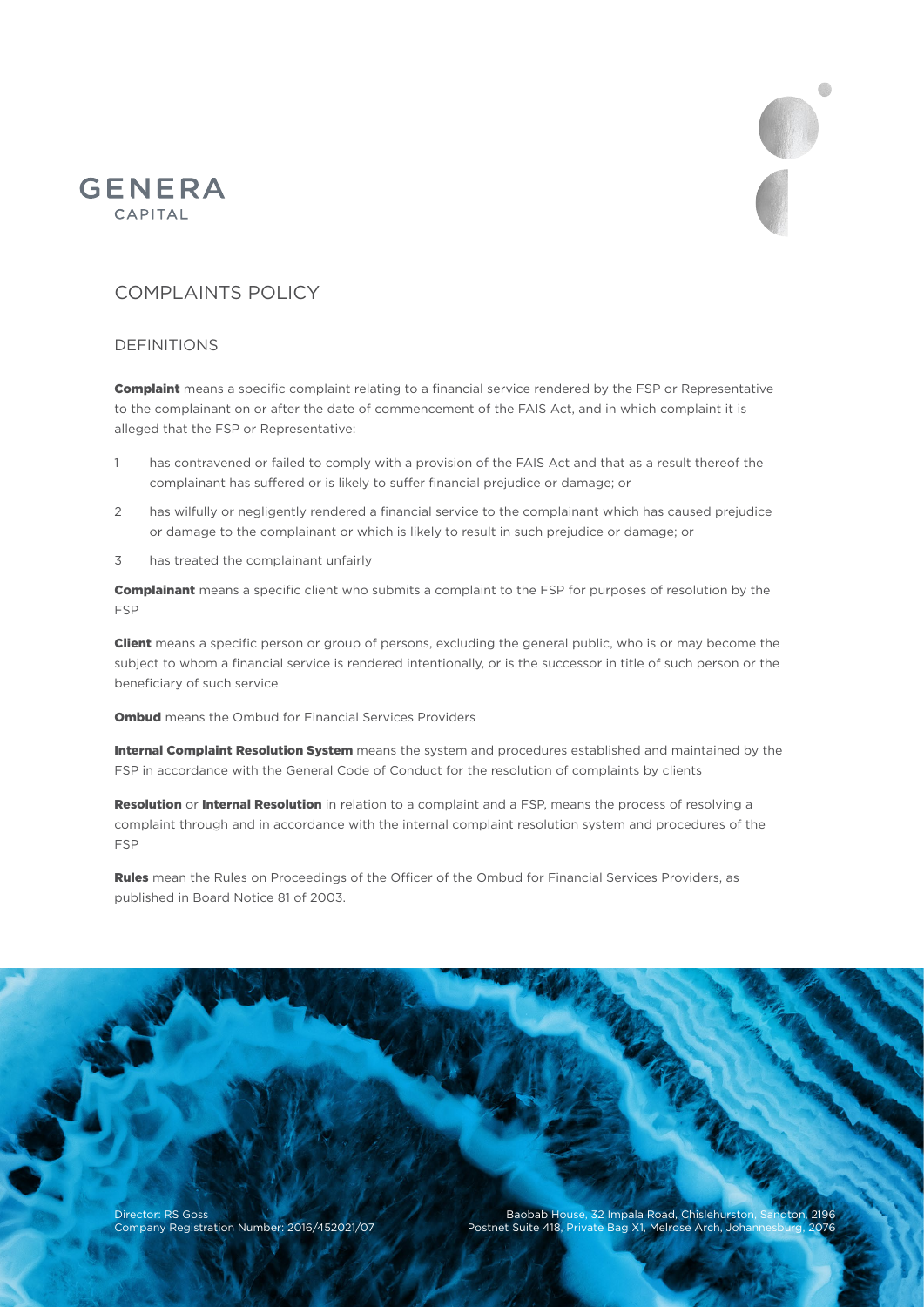# PURPOSE OF A COMPLAINTS POLICY

In terms of the General Code of Conduct, a Financial Services Provider must maintain an internal complaints resolution procedure in the event that a client complains about a financial service rendered by the FSP or a Representative of the FSP.

The complaints procedure must be based on the following outcomes:

#### 1 Transparency and Visibility:

Ensuring that complainants have full knowledge of the procedures that will be followed when submitting a complaint

#### 2 Accessibility of Facilities:

Ensuring that clients are provided with an easily accessible facility in order to submit a complaint at any office or branch of the FSP

#### 3 Fairness:

Ensuring that the complaint resolution process is fair to both a complainant and the FSP

In order to achieve these outcomes the FSP has adopted a complaints policy outlining our commitment towards the fair resolution of complaints.

## COMMITMENT TOWARDS THE FAIR RESOLUTION OF COMPLAINTS

The FSP is committed towards rendering financial services with proper due skill and diligence and in the best interests of clients and the integrity of the financial services industry.

Despite our high service standards there may be instances where a client nevertheless prefers to submit a formal complaint against the FSP. In such instances the FSP will follow the complaints procedure as outlined below.

The FSP is committed towards a transparent and accessible complaints resolution process that is fair to all parties involved. In order to achieve these outcomes the FSP undertakes as follows:

- 1 The appropriate procedures in order to submit a complaint will be openly disclosed and made readily available to clients in writing
- 2 We will resolve client complaints by means of a practical resolution process that is managed effectively
- 3 We will train and empower all relevant staff members to facilitate and resolve complaints
- 4 We will deal with complaints in a timely and fair manner, with each compliant receiving proper due consideration
- 5 We will take the necessary steps to investigate and respond promptly to a complainant
- 6 Where deemed necessary, we will appoint an independent mediator in order to resolve the complaint
- 7 Where the complaint is resolved in favour of the complainant, we will offer the appropriate level of redress to the complainant without delay
- 8 Where the complaint is not resolved in favour of the complainant, we will provide written reasons for our decision and inform the complainant of any rights afforded to the complainant to escalate the complaint to another forum
- 9 We will maintain a record of all complaints for a period of 5 years together with an indication of whether or not the complaint has been resolved
- circumstancesthat gave rise to the complaint 10 We will investigate, and where necessary, take appropriate action in order to avoid and prevent similar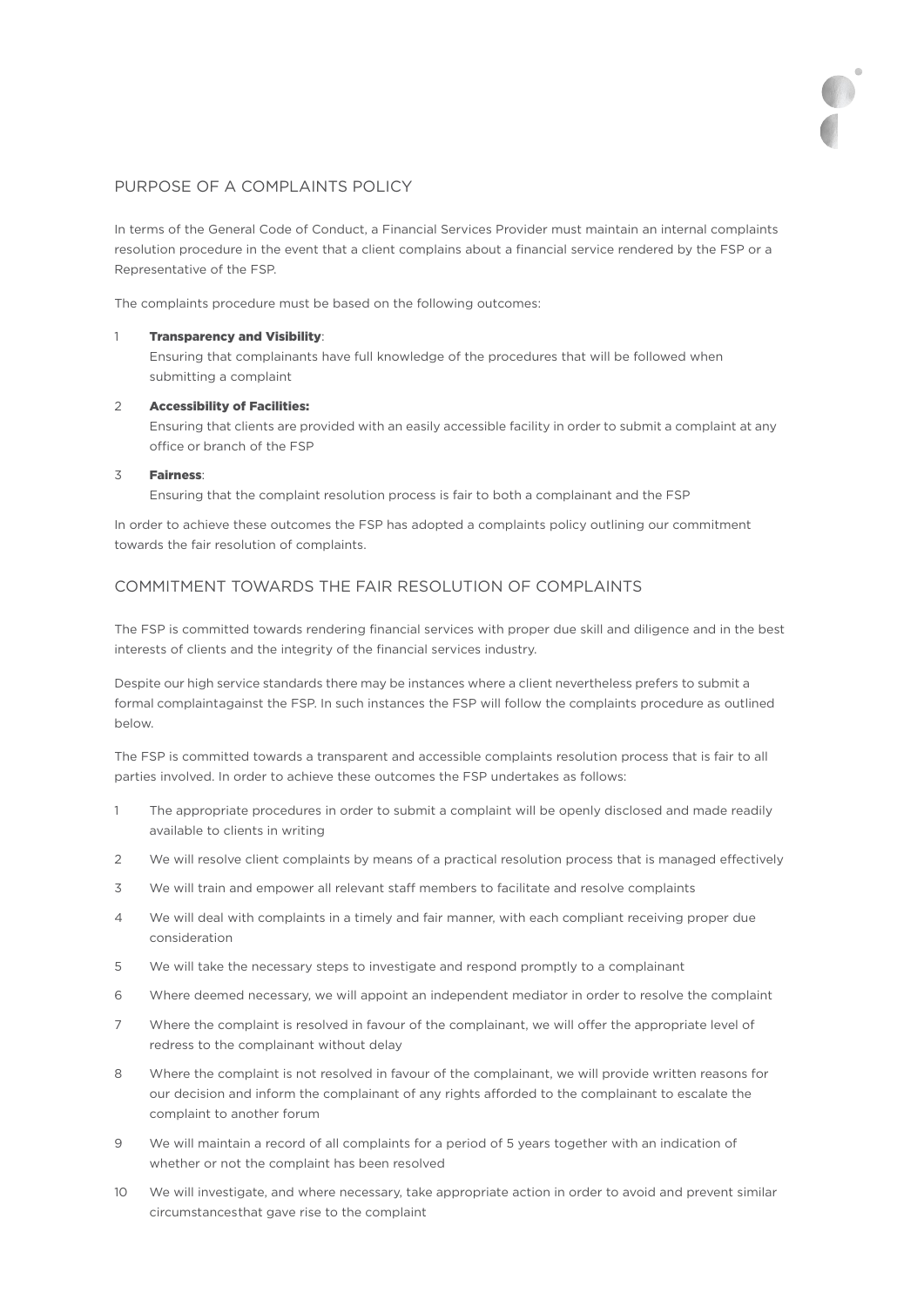## INTERNAL COMPLAINTS RESOLUTION PROCEDURE

Where a complaint has been received or where a client has indicated his, her or its intention to submit a formal complaint with the FSP, the following procedure will be followed:

- 1 Review the FSP's Complaints Procedure as provided for in Annexure B and furnish the complainant with a copy of the procedure
- 2 Where the complainant has previously communicated the grievance verbally, instruct the complainant to resubmit the complaint in writing
- 3 As soon as the complaint is received in writing, proceed to record the complaint in the FSP's Complaints Register within 1 working day
- 4 Provide the complainant with written acknowledgement of receipt of the complaint within 1 working day
- 5 Inform the senior manager in charge of the relevant department for allocation to a trained and skilled person who is able to respond to the complaint i.e. the Complaint Dispute Facilitator
- 6 Review the FSP's Professional Indemnity Cover policy wording and inform the relevant insurers of the complaint and potential claim
- 7 The Complaint Dispute Facilitator will investigate the complaint and review the file/transaction which gave rise to the complaint
- 8 The Complaint Dispute Facilitator will discuss his or her preliminary findings with all internal parties concerned
- 9 Revert to the complainant with preliminary findings and request supporting documents and/or additional information from the complainant where necessary within seven working days. In all instances provide reasons for any decisions taken and communicate any anticipated deviation from the specified timelines
- 10 Where necessary the matter will be referred to the relevant product supplier for a response and the complainant will be informed of this development
- 11 The Complaints Dispute Facilitator will, in consultation with the management committee and Compliance Officer formulate a joint response to the complaint. Where deemed necessary an independent mediator will be appointed
- 12 Revert to the complainant with a proposed solution with the option of escalating the matter to the Managing Director of the business within fourteen working days of receipt of the complaint. In all instances provide reasons for any decisions taken and communicate any anticipated deviation from the specified timelines
- 13 The FSP's response may comprise the following:
	- 1 Any proposed settlement deemed appropriate
	- 2 Suggested remedy for the complaint
	- 3 Dismissal of the complaint and reasons why
	- 4 Apology (if applicable) and any disciplinary action that has been take against the staff members involved
	- 5 Identified problems within the FSP and how they will be resolved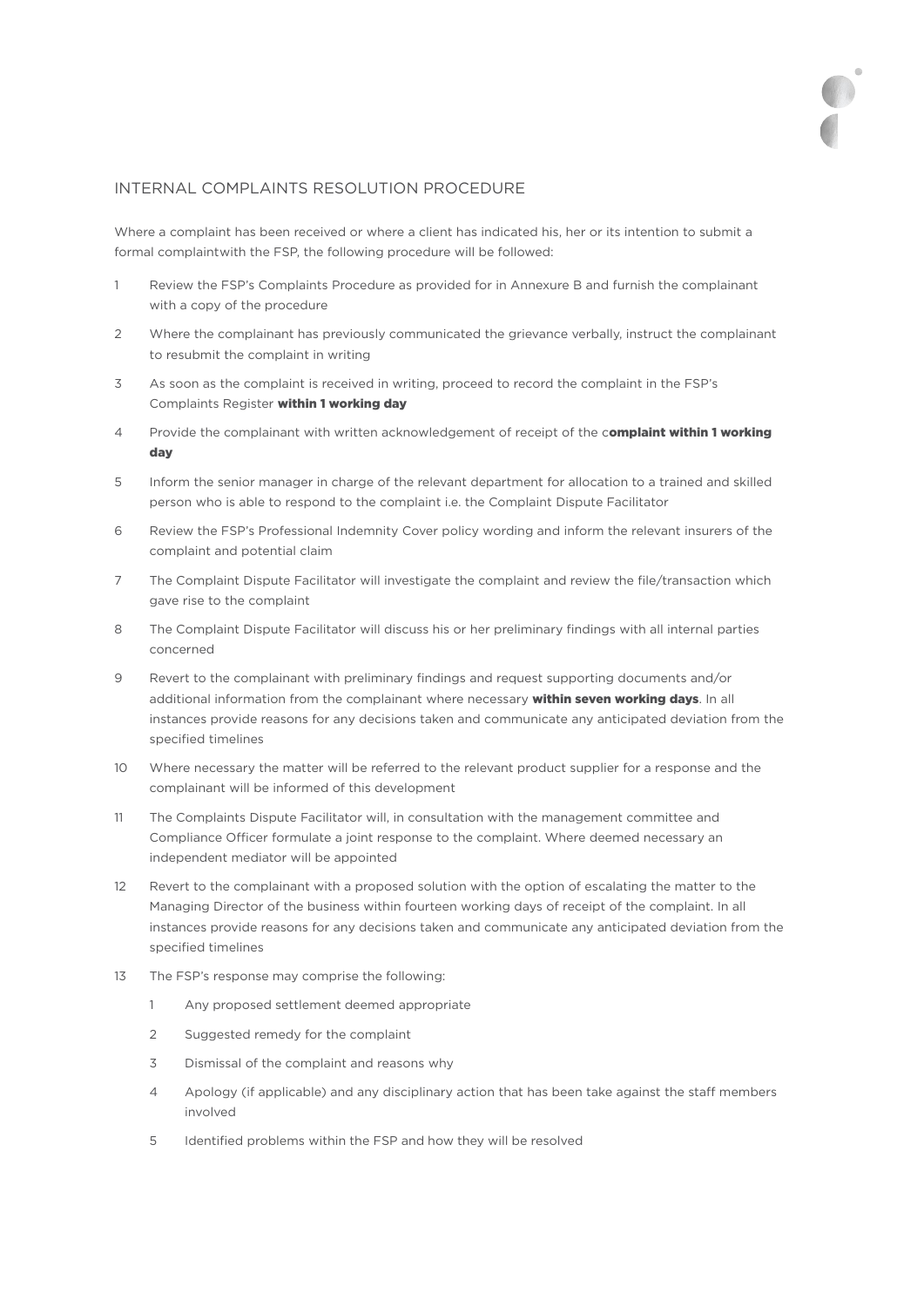14 Where the complaint has not been resolved to the satisfaction of the complainant, inform the complainant of his, her orits right to escalate matter to the Ombud within 6 weeks from date of receipt - 15 Update the status of the complaint in the FSP's Complaints Register and file all relevant correspondence for a period of 5 years
- 16 If during the course of the enquiry, the Complaint Dispute Facilitator becomes aware that the complaint is of a non- routine or serious nature, the following steps will apply:
	- 1 The supervisor will refer the matter to the FSP's Compliance Officer
	- 2 The Compliance Officer will make a recommendation on how to proceed with the complaint. The Compliance Officer's response may suggest that the matter be referred to the Ombud for adjudication or that the matter be referred for an opinion from an attorney and if so, the attorney's opinion will be sought
- 17 Review the reasons that gave rise to the complaint and implement remedial actions in order to avoid and prevent similar complaints in the future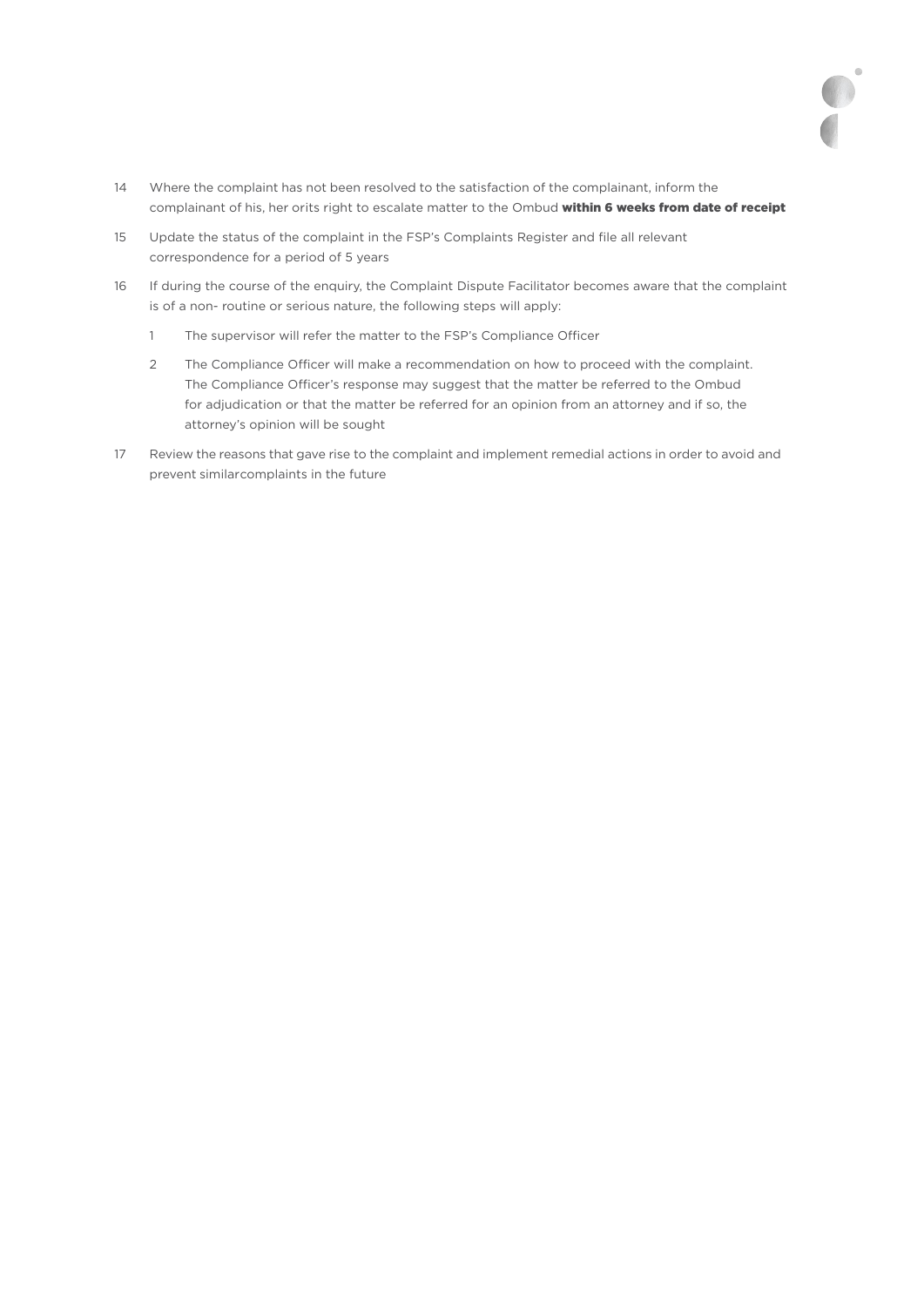# ANNEXURE A: INTERNAL COMPLAINTS RESOLUTION FLOWCHART

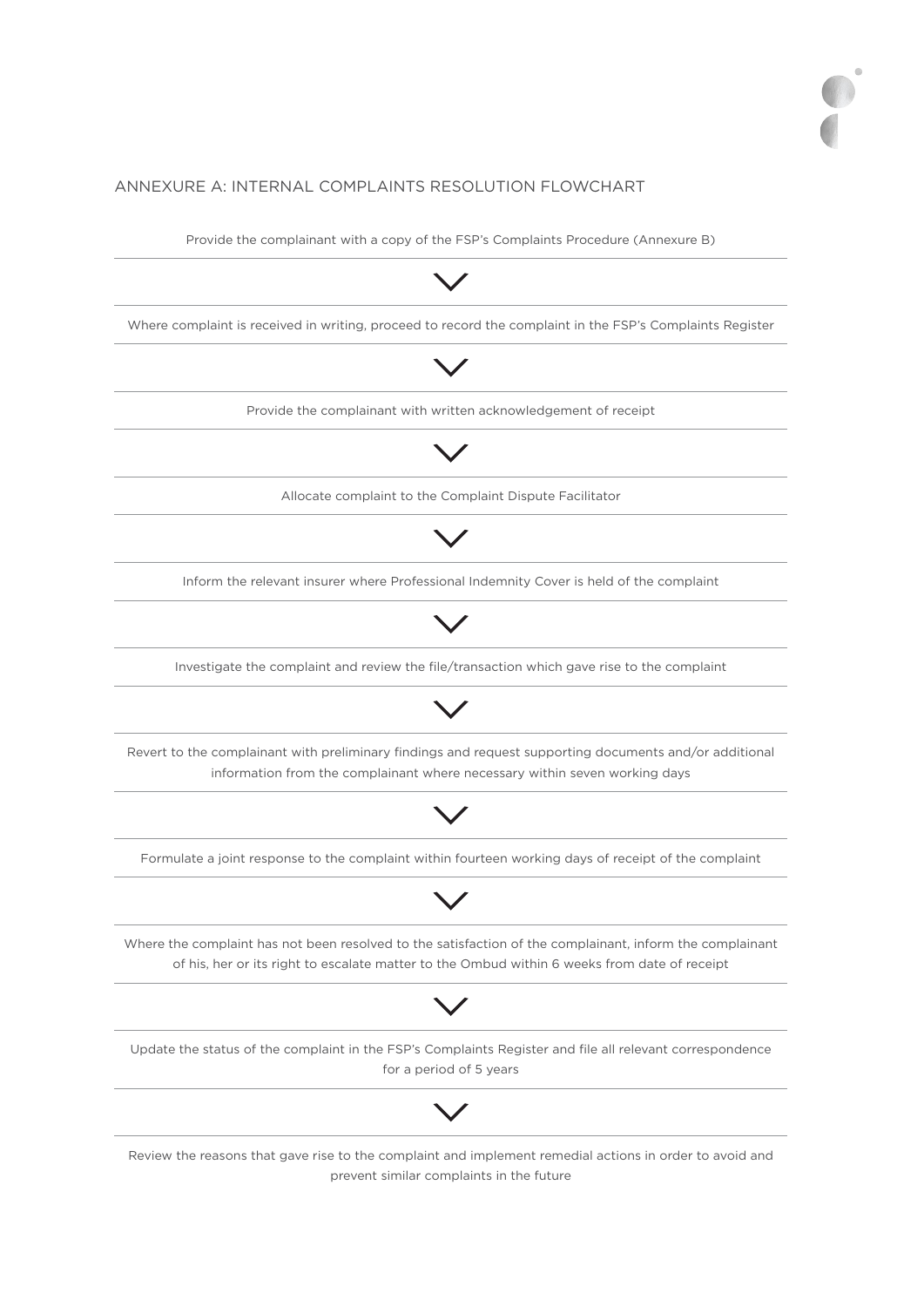# ANNEXURE B: COMPLAINTS PROCEDURE

# PURPOSE OF THIS DOCUMENT

The organisation is an authorised Financial Services Provider and as such we have certain specific duties to you, our client. One of these duties is the establishment of a formal complaints resolution procedure, which will enable you to exercise your rights as provided for in the Financial Advisory and Intermediary Services Act.

The purpose of this document is to inform you of the procedure that must be followed in order to submit a formal complaint with us. Please be advised that our internal complaints resolution procedure may be amended or cancelled by us at any time.

# COMPLAINT HAS TO BE RELEVANT

In terms of the FAIS Act, a "complaint" means a specific complaint relating to a financial service rendered by the FSP or a representative of the FSP, to the complainant on or after the date of commencement of the FAIS Act, and in which complaint it is alleged that the FSP or representative:

- 1. has contravened or failed to comply with a provision of the FAIS Act and that as a result thereof the complainant has suffered or is likely to suffer financial prejudice or damage; or
- 2. has wilfully or negligently rendered a financial service to the complainant which has caused prejudice or damage to the complainant or which is likely to result in such prejudice or damage; or
- 3. has treated the complainant unfairly

The financial services environment is complex. We will endeavour to address all reasonable requests from our clients, but may also refer you to a more appropriate facility. Where the complaint relates to any aspect of our service, or any disclosures that ought to be made by us, we will endeavour to address those complaints in writing, within seven days.

In instances where the complaint relates to any matter that is not within our control, such as product information or investment performance, we will forward the complaint to the product supplier concerned. Please be advised that we reserve the right to recover costs or damages that we suffer as a result of clients making frivolous, vexatious or unreasonable claims.

## COMPLAINT HAS TO BE IN WRITING

In order for a complaint to receive the attention that it deserves, we request that your complaint be submitted to us in writing. Please ensure that where the complaint is delivered by hand or by any other means, you obtain and keep proof of delivery.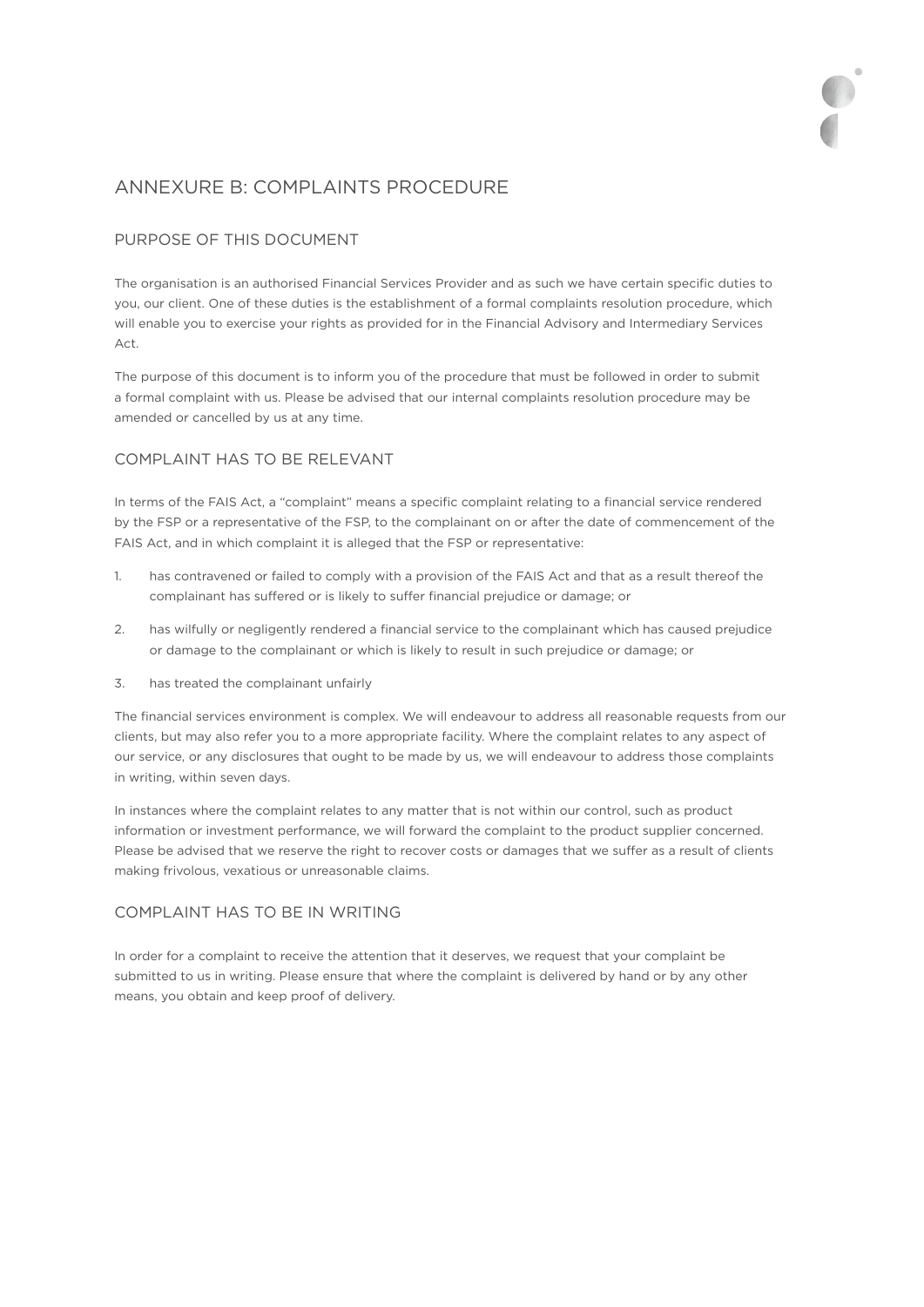# PROCEDURE

Our internal complaints resolution process is intended to provide fair and effective resolution of complaints. The time periods set-out in this procedure will be adhered to as strictly as possible but may be varied if necessary. The following step-by-step guideline sets out the procedures we will adopt and shows how a complaint will be dealt with, once received by us:

- Your complaint and all communications in connection with your complaint must be in writing. All verbal communications made in connection with the complaint must be confirmed in writing within three days of the communication.
	- Please indicate the following information:
	- Your name, surname and contact details
	- A complete description of your complaint and the date on which the financial service that led to your complaint was rendered
	- The name of the person who furnished the financial advice or rendered the intermediary service that led to your complaint
	- How you would prefer to receive future communications regarding your complain i.e. by e-mail, fax or post
- The complaint will be entered into our Complaints Register on the same day that it is made and written confirmation of receipt will be forwarded to you. We will keep record of the complaint, and maintain such record for 5 years as required by legislation. Please take into consideration that the method of communication chosen by you will determine how quickly we will respond to your complaint.
- The complaint will immediately be drawn to the attention of the senior manager in charge of the relevant department for allocation to a trained and skilled person who is able to properly respond to your complaint i.e. the Complaint Dispute Facilitator.
- The complaint will be investigated and we will revert to you with our preliminary findings within seven working days from the date of receipt of the complaint. In all instances we will advise you of the reasons for our decisions.
- The preliminary findings will be discussed with all internal parties concerned, and a proposed solution will be communicated to you within a further seven working days. In all instances we will advise you of the reasons for our decisions.
- If you are not satisfied with our solution, you may refer the complaint to the Managing Director of our business. The Managing Director may amend the solution or confirm it. Please be informed that certain decisions may have to be approved by the management committee of the FSP. In such a case we will communicate that fact to you, as well as the date on which a decision will be taken.
- If, after having referred the complaint to the Managing Director, you are still not satisfied with the outcome, we will regard the complaint as being unsatisfactorily resolved. In such a case, you may approach the office of the Ombud for Financial Services Providers or take such other steps as may be advised by your legal representatives.